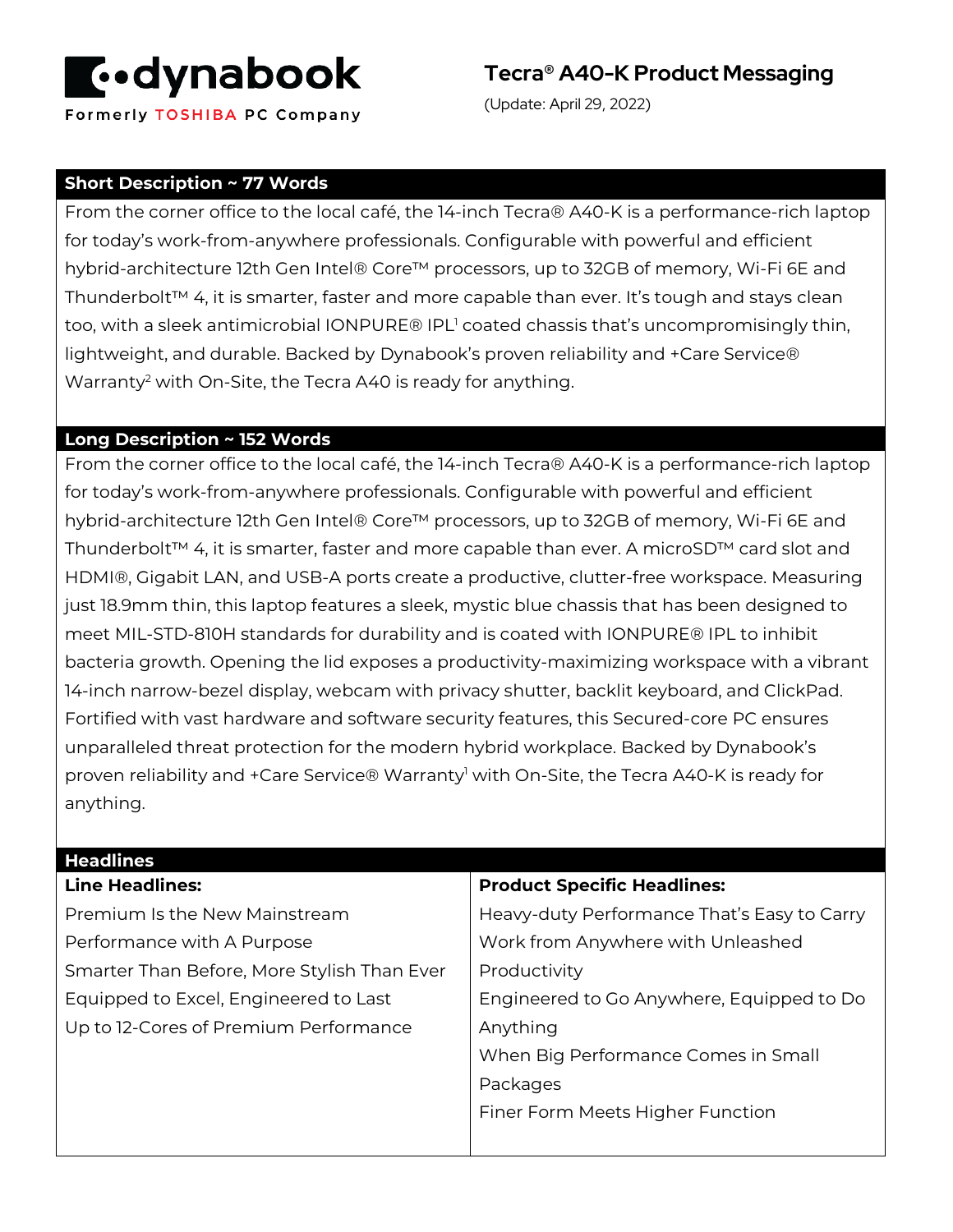### **Feature Vignettes**

# **NEXT-GEN PROCESSOR FOR NEXT-LEVEL PERFORMANCE**

Offering the latest hybrid architecture 12th generation Intel® Core<sup>™</sup> processors, Intel® Iris®  $X^e$ graphics and up to 32GB of memory, the Tecra® A40-K can be outfitted for serious performance.

# **FORTIFIED FOR MISSION-CRITICAL SECURITY**

Engineered to meet Microsoft's strict Secured-core PC requirements, the Tecra® A40-K features secure hardware and software designed to offer unrelenting protection against data, device and identity threats.

## **DEFENDS AGAINST MICROBES**

The Tecra® A40-K boasts a unique Mystic Blue chassis that stands out from a sea of monochromatic competitors. The base, lid and palm rest are also coated with an EPAapproved antimicrobial paint additive called IONPURE® IPL to help inhibit the growth of bacteria.

# **A FULL-SIZE WORKSPACE IN A COMPACT FOOTPRINT**

The thin and light Tecra® A40-K packs a full-size workspace, complete with a narrow-bezel 14 inch display and full-size backlit keyboard and large ClickPad into a smaller footprint.

# **SIMPLE, HIGH-SPEED CONNECTIVITY**

With two Thunderbolt™ 4 ports, users can connect to modern accessories, docks, displays, and more at blistering speeds. Dynabook offers wired docking solutions that seamlessly connect up to four external 4K displays, as well as a variety of other USB and USB-C® accessories with a single cable connection.

# **TORTURE TESTED TO EXTREME STANDARDS**

Go from the office to customer sites and anywhere in between with confidence that your laptop will endure the environment. Though lightweight, the Tecra® A40-K is designed to pass MIL-STD-810H testing for durability and endurance.

# **BACKED BY THE BEST WARRANTY IN THE BUSINESS**

The Tecra® A40 comes standard with Dynabook's +Care Service® Warranty with On-Site service (up to four years for build-to-order configurations). +Care Service warranties help businesses reduce IT costs by minimizing laptop downtime.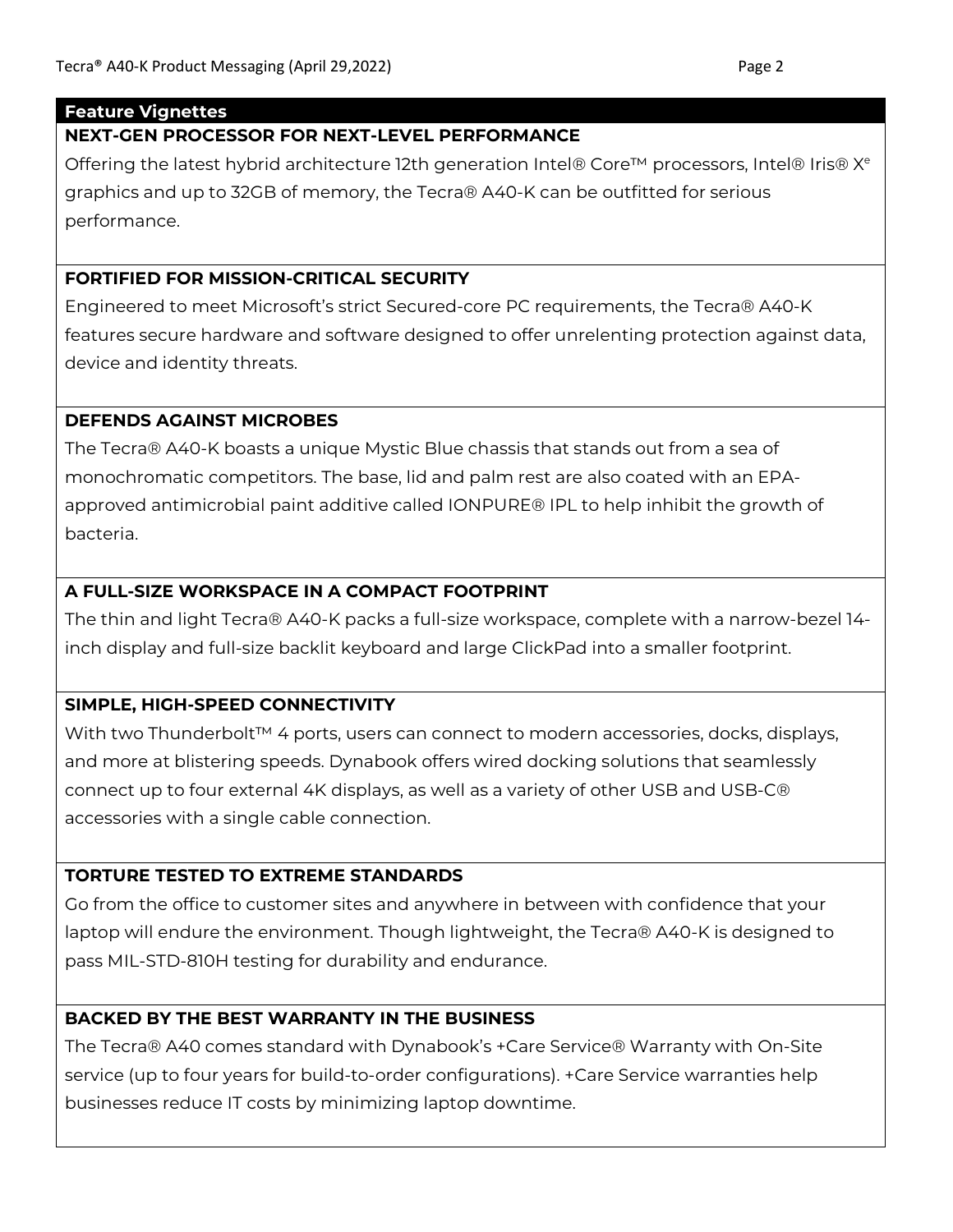#### **MASTERING THE MODERN HYBRID WORKPLACE**

Beyond its go-anywhere portability and unrelenting security, the Tecra® A40 fosters a collaborative modern workplace with its HD webcam with privacy shutter, dual beamforming mics and powerful stereo speakers with DTS® audio enhancement.

### **Gallery Features**

#### **Processor**

With full-performance 12th Gen Intel® Core™ processor options, the Tecra A40-K benefits from the massive performance boost and enhanced efficiency afforded by Intel's all-new hybrid architecture.

## **Operating System**

Windows 11 Pro provides enhanced productivity features that deliver users a more personalized and intuitive user experience. The Tecra A40-K can also be pre-configured with Windows 10 Pro and is eligible for a free upgrade to Windows 11 Pro.

## **Display**

Measuring in at 14-inches, the Tecra A40-K's screen is the perfect size for productivity, and not too big that it hinders the laptop's portability. Available in touch and non-touch configurations, Dynabook has screen options to fit everybody's work style.

### **Audio**

Great for collaborating, videoconferencing, and more, the integrated stereo speakers produce clear, intelligible audio, while DTS® audio processing dials in the performance for different content types.

### **Connections**

The Tecra A40-K is equipped with all the ports most professionals need for work, including two USB Type-A and two USB Type-C® Thunderbolt™ 4 ports, Gigabit LAN, a 3.5mm audio jack and a microSD™ card slot.